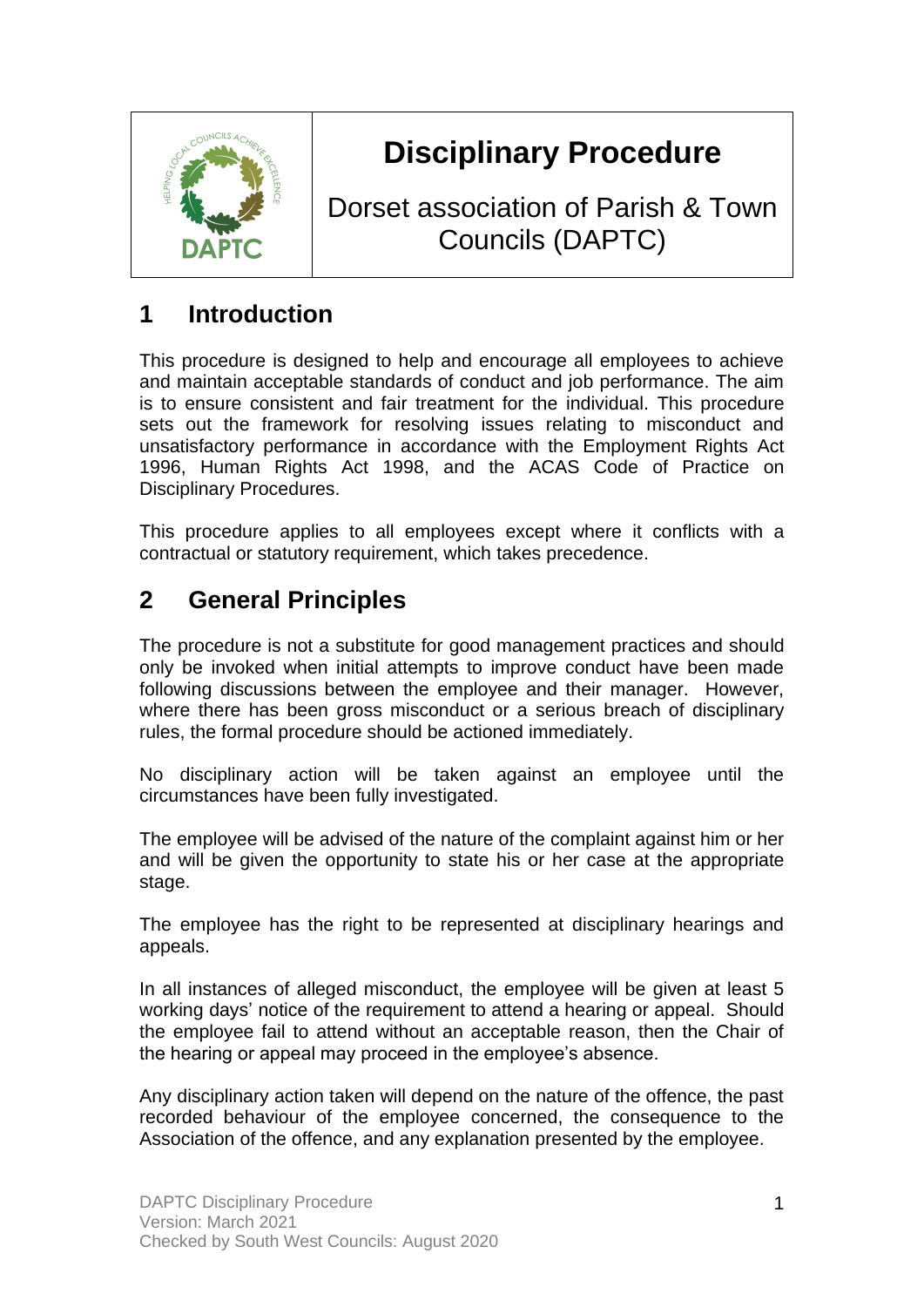Employees have the right to appeal against any disciplinary warnings and dismissal.

## **3 Roles and Responsibilities**

Normally, the Line Manager or the Chief Executive will consider minor disciplinary issues and resolve them, if they can, without recourse to the formal procedure.

Allegations of more serious misconduct or where a previous warning has been given but the required improvement has not been made should immediately be referred to the Chief Executive who will then be responsible for nominating an Investigating Officer. If the misconduct relates to the Chief Executive, this should be referred to the Personnel Committee.

The Investigating Officer who carries out an investigation should not participate in any subsequent decision to take action under the procedure. Likewise, the Disciplinary Panel members hearing the case should not be involved in the investigation beforehand. It is important that respective roles are identified at an early stage so that those roles are not compromised. The Investigating Officer need not be the employee's supervisor or Line Manager, although this would normally be the case.

Only the Chief Executive or Chair of the Association has the right to suspend an employee and provide verbal or written warnings for minor misconduct.

### **4 Representation**

Employees have the right to representation, either by a trade union representative or a work colleague, at the hearing and appeal stages of the formal procedure.

Representatives have the right to address the hearing or appeal. They may also ask questions and present the employee's case. However, they have no right to answer questions on the employee's behalf.

# **5 Informal Procedure**

#### **5.1 Informal Advice and Guidance**

Where a minor breach of acceptable/established standards of conduct occurs, which does not justify formal disciplinary action, the Line Manager will advise the employee concerned of the conduct and the standard expected in the future. In many cases, this will provide sufficient encouragement for the employee not to commit further acts of misconduct.

The employee will be offered guidance, support, and additional training – where appropriate – to achieve the necessary standards. Representation will not normally be appropriate. Managers should make a note of such informal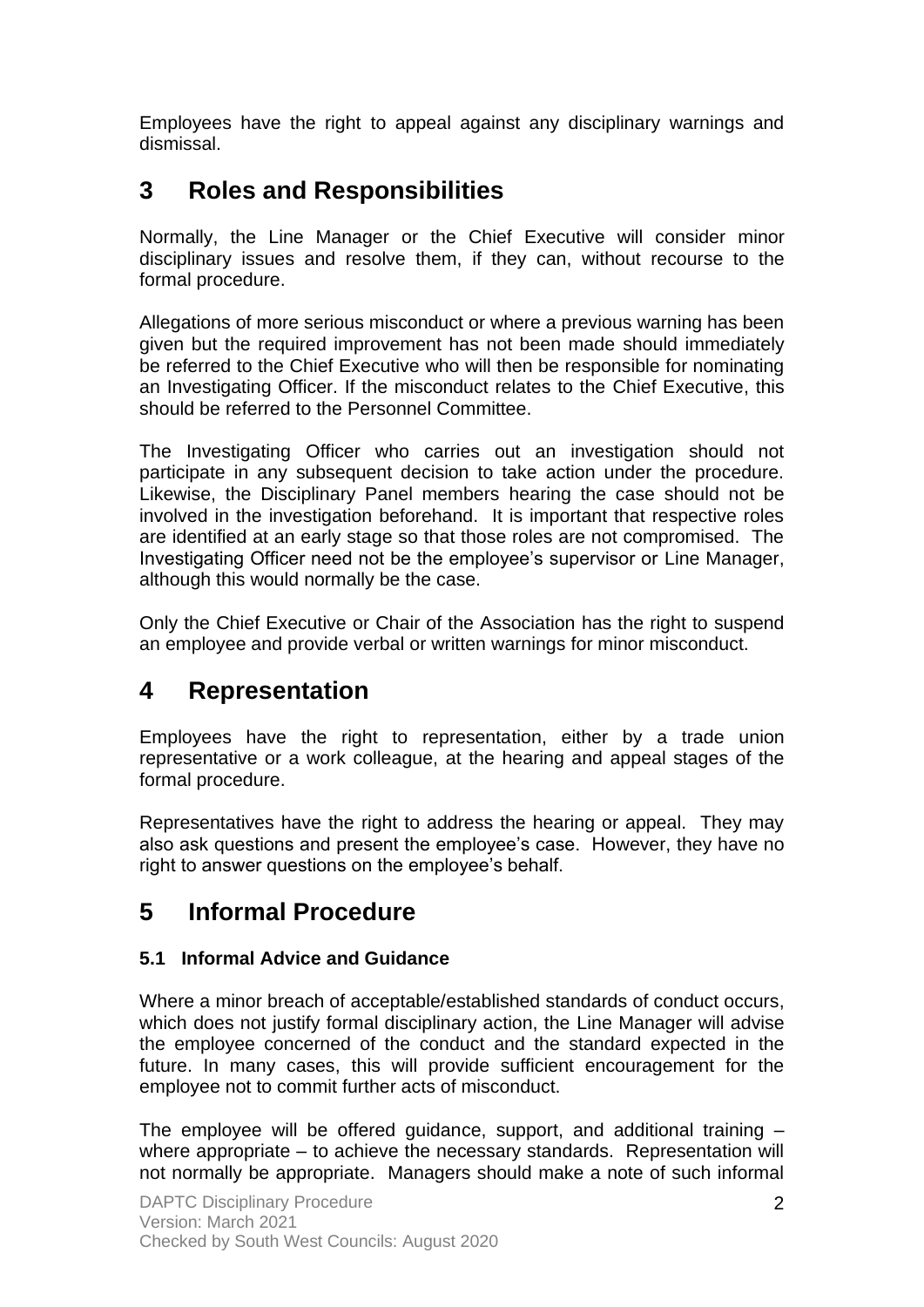advice and guidance and should set out in writing to the employee the required improvements and standards of conduct that are expected in the future. Records of informal advice/counselling should be kept on employee's personal files.

The formal procedure will apply when:

- Previous informal advice or warnings have proved ineffective;
- The allegation is of a serious nature; or
- A number of minor allegations are made which taken together could constitute a serious breach of discipline.

### **6 The Formal Procedure**

#### **6.1 Suspension**

In some circumstances, the Chief Executive may consider suspension with pay, pending further investigation or until the disciplinary hearing takes place. Suspension may be appropriate where:

- Cases potentially involve gross misconduct;
- Relationships have broken down; or
- There is a risk to the employer's property or to other people.

An employee should be advised that suspension in itself does not constitute disciplinary action.

An employee should be advised of the reasons for suspension. The period of suspension should not normally last for more than 20 working days. However, this period can be extended where necessary.

The decision regarding whether or not suspension is necessary can be reviewed at any time during the disciplinary process.

#### **6.2 Investigation**

Before any decision can be made about whether or not a disciplinary hearing is necessary, an investigation must take place. The Chief Executive (or the Personnel Committee, in relation to matters concerning the Chief Executive) will appoint an appropriate Investigating Officer – who could be an external adviser – who will report back with their findings and make recommendations as to whether a disciplinary hearing should be convened.

The responsibilities of the Investigating Officer are to collect evidence by interviewing any relevant witnesses and gathering all documentation. An Investigatory Interview will normally be held with the employee concerned. The purpose of the interview is to gather the employee's initial response to the allegations and to identify whether any further investigation is needed.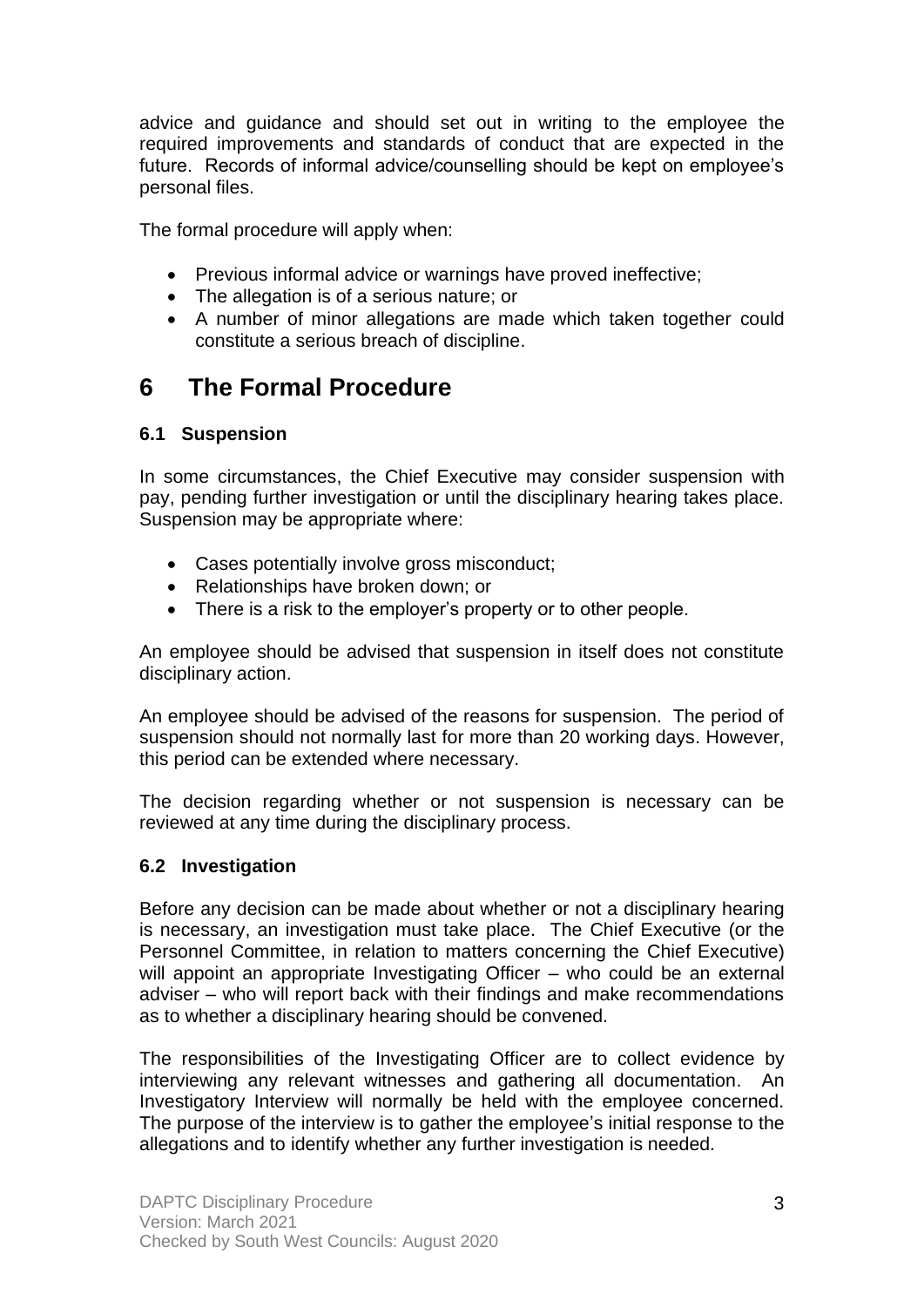For the benefit of the employee and the Council, any investigation must be concluded within a reasonable timescale. If there is a delay in completing the investigation, it is the responsibility of the Investigating Officer to regularly update the employee or their representatives on the progress of the investigation.

Once the Investigating Officer has gathered all the relevant facts and reviewed the evidence, a report should be drafted to the Chief Executive (or Personnel Committee) recommending one of the following:

- Take no further action and inform the employee accordingly;
- Advise the arrangement of counselling, training, extra supervision, or written advice (as appropriate); or
- Arrange a disciplinary hearing.

#### **6.3 Arranging a Hearing**

If, following the recommendations of the Investigating Officer, the Chief Executive concludes that a hearing is required then the necessary arrangements should be made by the Chief Executive. The employee will be given at least 5 working days' notice in writing. The letter should include a clear written statement of the allegation and should enclose any documentary evidence being relied upon and a reminder of the employee's right to be represented.

The Investigating Officer is responsible for presenting the case and making arrangements for any witnesses that he or she relies upon to attend the meeting.

The employee is responsible for arranging any representation they choose to have and any witnesses that they may wish to call. Details of any witnesses the employee intends to call and a copy of all documents that the employee may wish to refer to at the hearing must be submitted to the Investigating Officer at least 3 working days prior to the hearing.

#### **6.4 Conducting a hearing**

The Panel for a hearing will normally comprise of the Chief Executive (or three members of the Personnel Committee, in relation to matters concerning the Chief Executive) and an independent HR representative to advise, as appropriate.

The objective is:

- To hear the evidence in respect of the allegation, the employee's response, and to decide whether or not the allegation is substantiated; and
- If the allegation is substantiated, to determine the disciplinary sanction to be applied in light of the seriousness of the offence and having regard to previous relevant disciplinary history.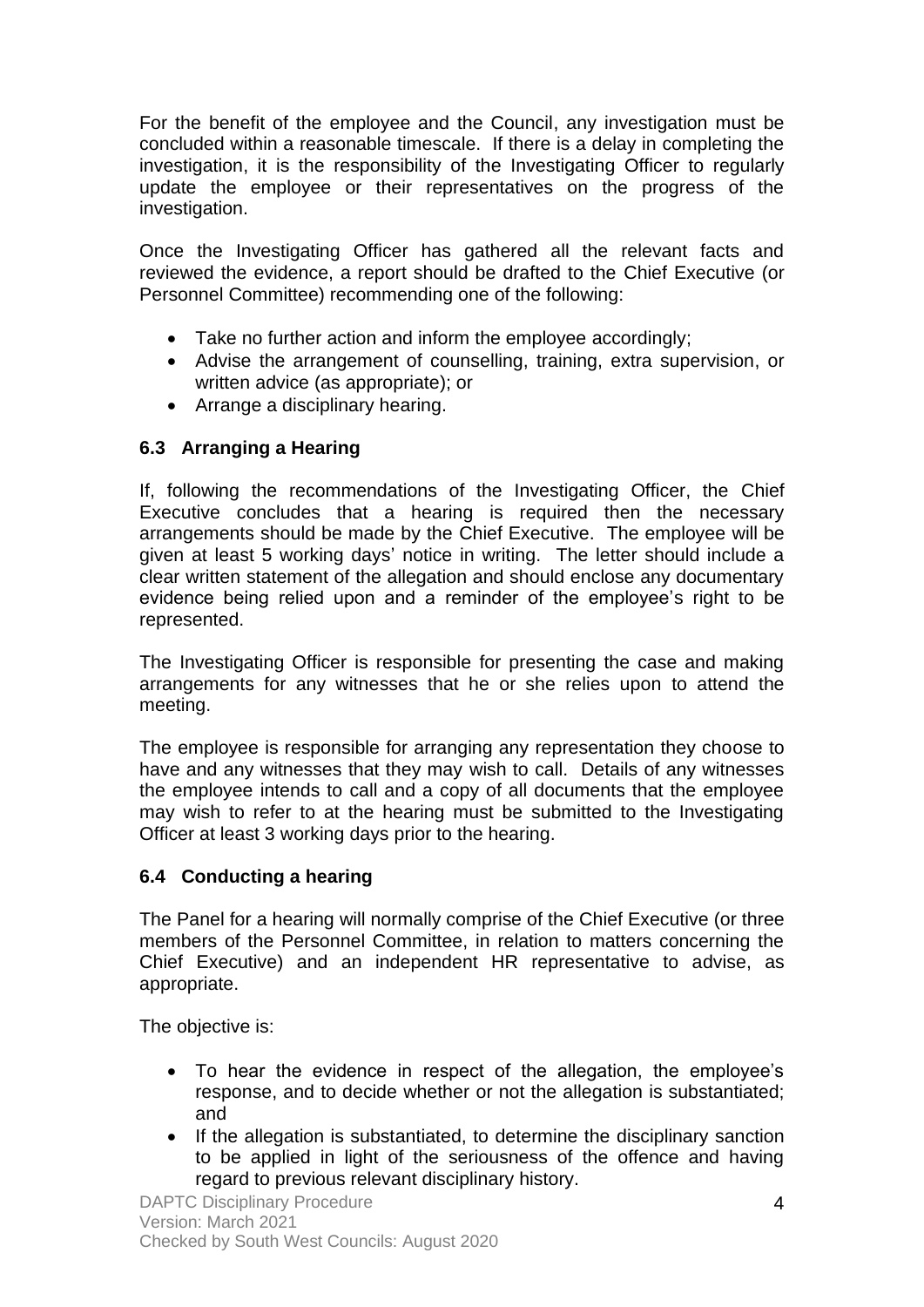The procedure to be followed is:

- 1. Introduction of the Panel members and outline of their roles;
- 2. Statement of the purpose of the hearing and the allegation;
- 3. Presentation of the case by the Investigating Officer with witnesses called as necessary;
- 4. Questions by employee or their representative;
- 5. Questions by the Panel;
- 6. Presentation of the case by the employee or their representative with witnesses called as necessary;
- 7. Questions from Investigating Officer;
- 8. Questions from Panel;
- 9. Concluding statement by Investigating Officer;
- 10.Concluding statement by employee or their representative;
- 11.Adjournment of the Panel to make their decision;
- 12.The Panel reconvenes and the employee/representative is informed of the decision and, if necessary, their rights of appeal.

Requests for an adjournment can be made at any stage and it is up to the Chair to decide whether or not a request should be granted.

The decision of the Panel will be confirmed to the employee in writing within 5 working days. The letter should clearly set out:

- The Panel's decision:
- The length of time that any warning will be active for;
- The expected improvement in conduct;
- Any assistance that will be provided to achieve this; and
- The employee's right to appeal.

#### **6.5 Levels of Disciplinary Action**

In determining the appropriate disciplinary action, regard should be given to the employee's previous record, the gravity of the offence, and any explanation given.

Although the procedure implies a sequential approach, there may be certain circumstances where the matter needs to be considered immediately under Stages 2, 3, or 4.

| <b>Stage</b> | <b>Outcome</b>      | <b>Description</b>                                                                                                                                                                                                         |
|--------------|---------------------|----------------------------------------------------------------------------------------------------------------------------------------------------------------------------------------------------------------------------|
| Stage 1      | <b>Oral Warning</b> | For a minor offence, a formal verbal warning<br>(confirmed in writing) making it clear that further<br>misconduct will render the employee liable to<br>further disciplinary action including more severe<br>consequences. |
| Stage 2      | Warning             | First Written   For a more serious offence or where a previous<br>warning to the employee has not resulted in the                                                                                                          |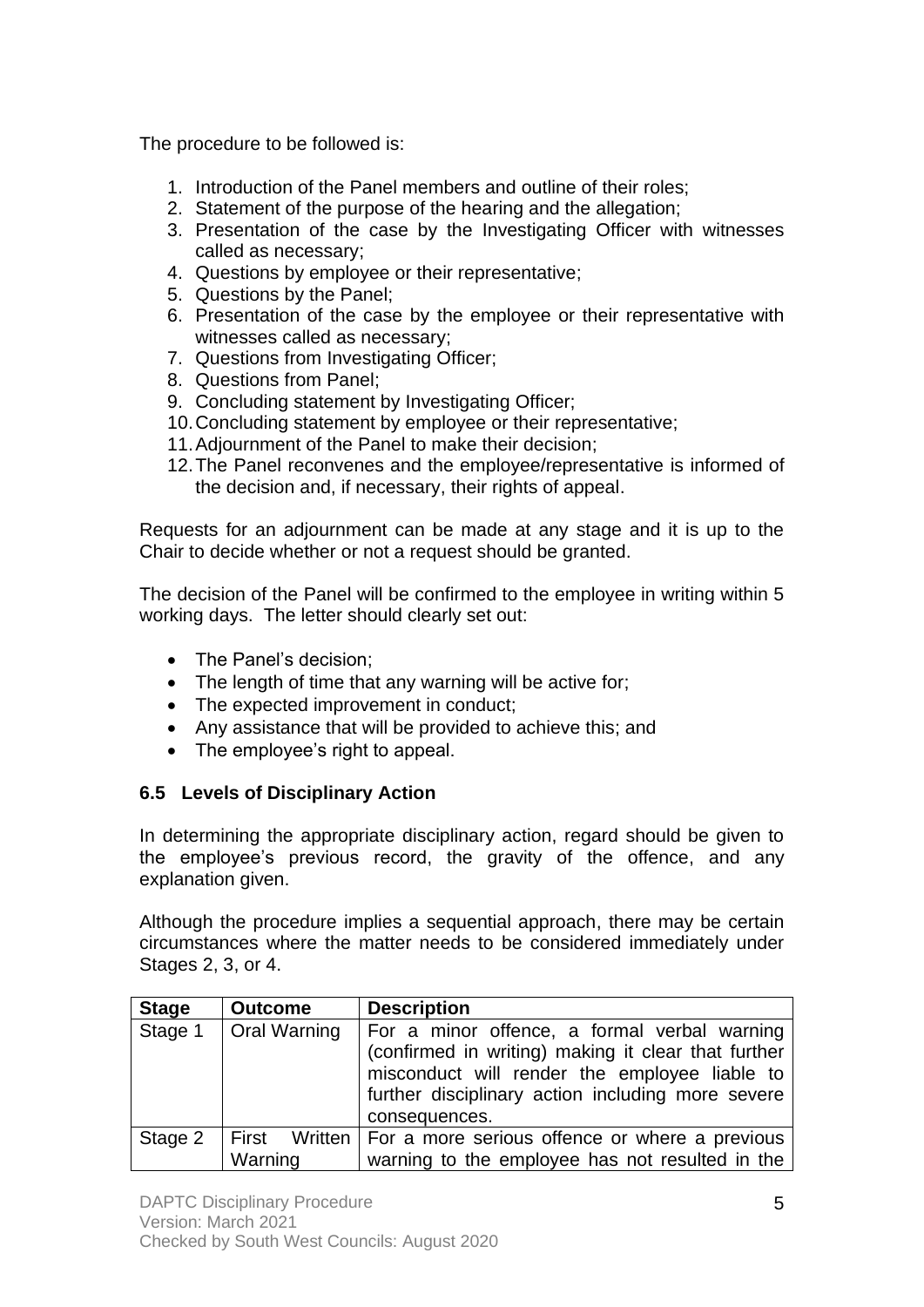|         |                                    | required improvement to their conduct.                                                                                                                                                                                    |
|---------|------------------------------------|---------------------------------------------------------------------------------------------------------------------------------------------------------------------------------------------------------------------------|
| Stage 3 | Final Written<br>Warning           | For a sufficiently serious offence, which might<br>warrant only one written warning but is<br>insufficiently serious to justify dismissal, or where<br>previous warnings have been ineffective.                           |
| Stage 4 | Dismissal with  <br>notice         | For an act or acts of misconduct, other than gross<br>misconduct, by an employee who is under a<br>written or final written warning. The employee will<br>be liable to dismissal with notice or pay in lieu of<br>notice. |
|         | <b>Dismissal</b><br>without notice | In cases where gross misconduct is established,<br>the employee will be liable to summary dismissal,<br>i.e. without notice or pay in lieu of notice.                                                                     |

#### **6.6 Length of Warnings**

Records of informal meetings and formal warnings will be kept on employee's personal files. An oral warning will be live for 6 months and written warnings for 12 months from the date of the disciplinary hearing. Final written warnings will be live for 2 years.

# **7 The Right of Appeal**

An employee has the right to appeal against disciplinary action resulting in a warning or their dismissal. Three members of the Appeal Committee will hear the appeal, providing that they have had no previous involvement in the matter, assisted by an independent adviser, if appropriate.

An employee who wishes to appeal must do so in writing to the Chief Executive (or Chair of the Personnel Committee, in relation to matters concerning the Chief Executive). This must be done within 10 working days of the disciplinary hearing informing them of the disciplinary action taken. The appeal letter must set out the grounds for the appeal, normally under one of the following headings:

- The severity of the disciplinary action;
- The findings of the Panel on a point of fact which is pertinent to the decision of the hearing; and
- A failure to adhere to the disciplinary procedure.

#### **7.1 Arranging an Appeal**

The date and time of the appeal will be organised by the Chief Executive (or Chair of the Personnel Committee, in relation to matters concerning the Chief Executive). It is the responsibility of each side to prepare themselves for the appeal, including arranging for any witnesses to attend.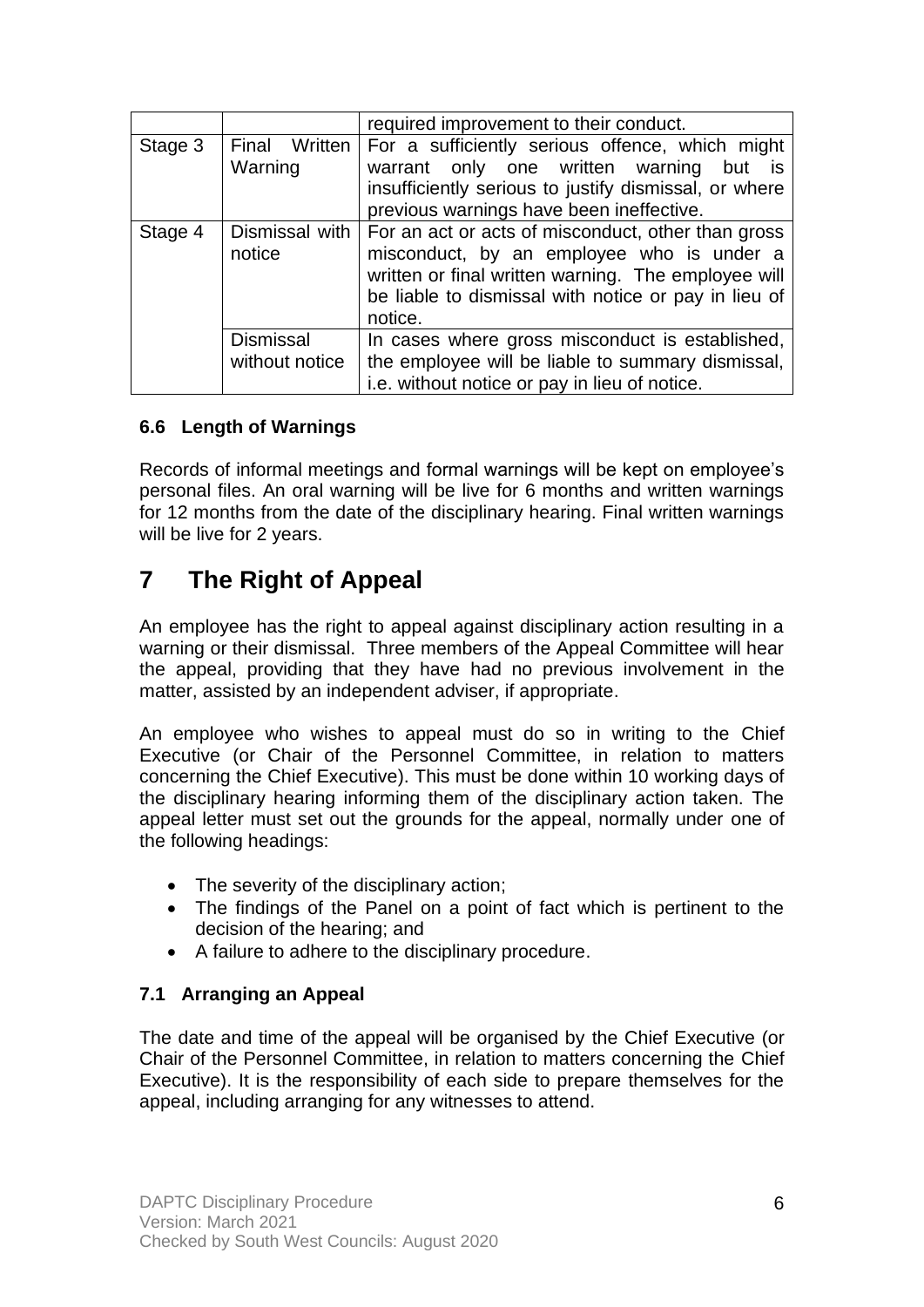The Chair of the original Panel and the employee or their representative will, where possible, agree papers for submission to the appeal 5 days prior to the hearing.

#### **7.2 Conducting an Appeal Hearing**

The objective is:

- To review the decision of the disciplinary hearing and decide whether that action is warranted or not; and
- If the action is not warranted, to determine what action if any is appropriate;

In doing so, the Appeal Panel will have regard to seriousness of the offence and any previous relevant disciplinary history.

The procedure to be followed is:

- 1. Presentation of the case by the Manager (the Chair of the previous hearing) who took the disciplinary action;
- 2. Questions by the appellant to the Manager;
- 3. Presentation of the appellant's case, including calling any witnesses;
- 4. Questions by the Manager to the appellant and their witnesses;
- 5. Questions by the Appeals Panel to both parties and their witnesses;
- 6. Concluding statements by the parties. No new information should be introduced at this stage and the appellant should have the opportunity to sum up last;
- 7. Adjournment of the Panel to make their decision;
- 8. The appeal is reconvened if possible and both parties are informed of the decision;
- 9. Written confirmation of the Appeals Panel's decision within 5 working days of the hearing.

The Appeals Panel has the right to call its own witnesses should it consider this to be of assistance in making its decision.

### **8 Trade Union Officials**

In normal circumstances, no action will be taken against an officer of a recognised trade union until the matter has been discussed with a full-time officer of that union.

### **9 Disciplinary Rules**

It is difficult to define all the acts of misconduct that might lead to disciplinary action. As a general principle, a test of reasonableness would be applied, i.e. would a reasonable person be aware that disciplinary action would result from a certain act or omission?